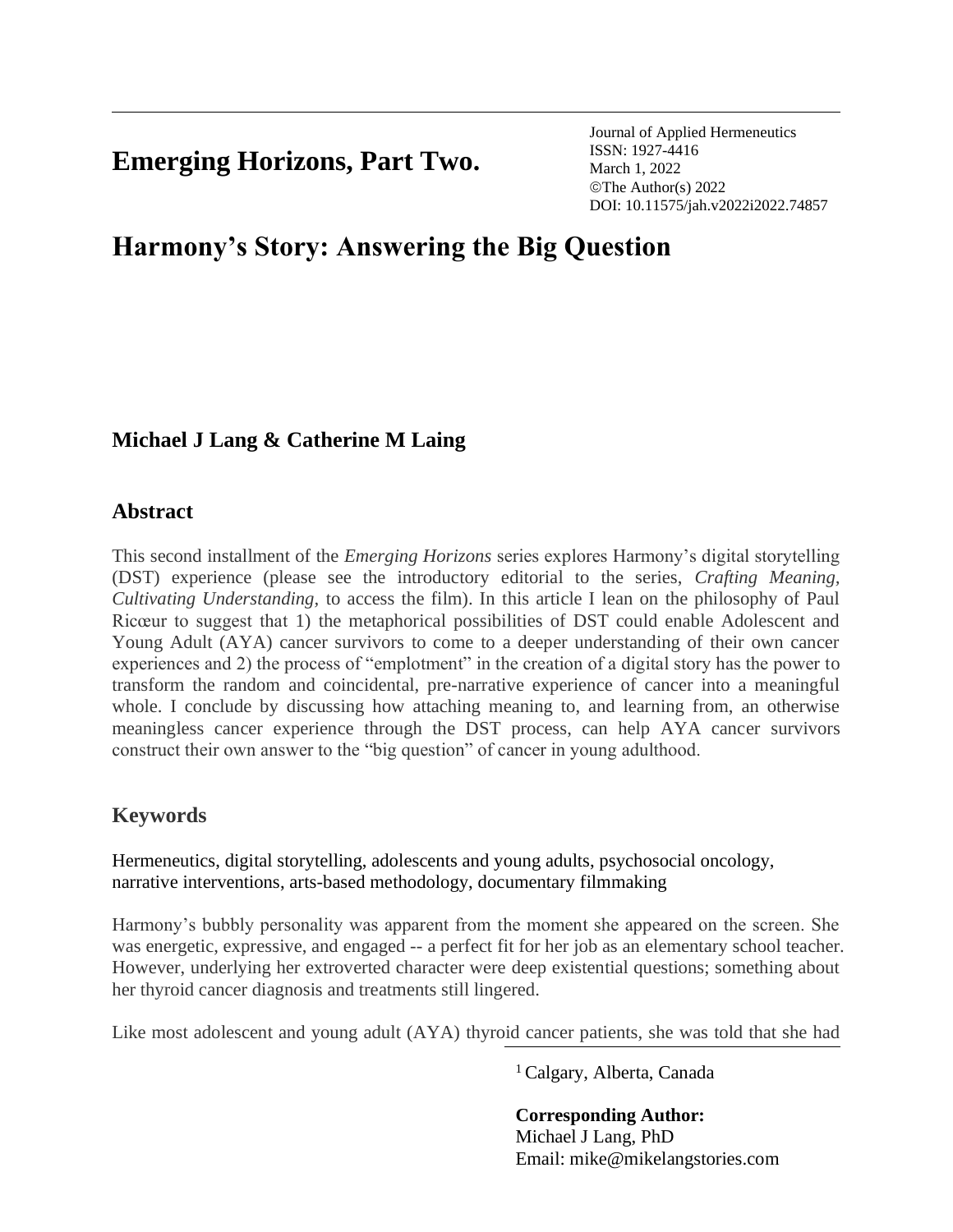the "good cancer" (Randle et al., 2017) with a 98% 5-year net survival rate (Canadian Cancer Statistics Advisory Committee, 2019). Her major neck surgery took weeks to recover from leaving a significant scar, and the radioactive iodine required physical isolation from her family for 10 days, but for the most part, her treatments were straightforward. Even when she had a reoccurrence a year later, with the cancer having spread to lymph nodes in her neck, a second round of the same treatments seemed routine. So, why was she still thinking about cancer eight months later, she wondered? That whole chapter of her life seemed like a random and meaningless detour in her life story. In her own words, "It was not a story that was worth telling," so why did she feel compelled to sign up for the study?

Together, Harmony and I (first author, Lang) mused about these questions in her pre-workshop interview and were unable to answer any of them, yet she intuitively understood that it was important for her to be involved in the project. Ultimately, it was Harmony herself who discovered the answers to her questions, with the DST process providing both the impetus and framework to do that important work. Her story arc in *Emerging Horizons* illustrates the value of DST as an opportunity to use metaphor to deepen understanding and make the coincidences of life meaningful and, in this process, help AYAs find their own answer to the "big question" that can confront them when they are diagnosed with cancer.

#### **stop, Stop, STOP!**

*Harmony: I'm kinda going off this stop sign. Mike: Love it! You are starting to develop a central metaphor. Harmony: Ha! OK! Mike: So, what about going past it was meaningful?*

A central element of digital storytelling (DST), that will be explored in more detail in a future publication, is the use of metaphor and imagery to enhance hermeneutic excess (Davey, 2013; Ricœur, 1976) and access the deeper emotional level of lived experiences (Van Laer et al., 2014). Historically, metaphor is a central element of hermeneutic research due to the ability of a judiciously used metaphor to carry or convey interpretations (Moules et al., 2015). Ricœur (2003), in particular, devoted significant attention to the exploration of how metaphors can create and recreate meaning. Harmony's experience in *Emerging Horizons* is a practical example of how DST can leverage the "positive and productive use of ambiguity" (Ricœur, 1976, p. 74) available through metaphor.

In the first session, Harmony quickly identified the stop sign as a central image of her experience when she shared her "meaningful moment" with the group (i.e., finding the story phase of DST; Laing et al., 2017a; Lang et al., 2019). She vividly remembered the stop sign in the middle of the hospital hallway as she was preparing for her radioactive iodine treatments. It was strange and out of place with caution tape draped around it, and this strangeness produced one of the most memorable moments in her cancer experience. The sign literally stopped her. She turned around and walked back to the nursing station to ask if she could go past the stop sign. The nurse responded "Yes you can. Those signs are for everyone else."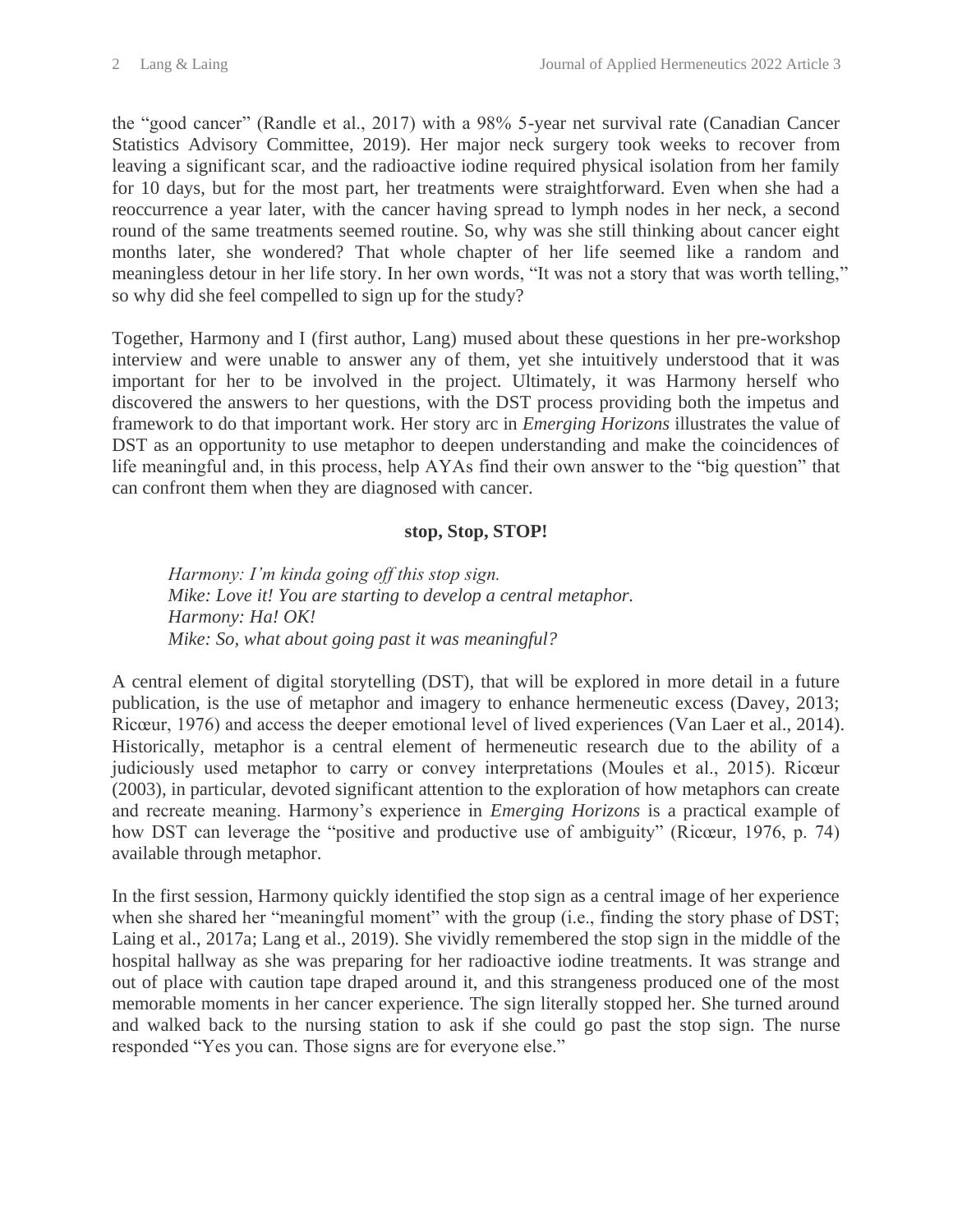Reflecting back, Harmony intuitively knew that moment was one of the most meaningful of her entire cancer experience, but she had not yet stopped to think about why. In the early stages of the DST process, she had difficulty articulating why the stop sign moment was meaningful and what it represented to her. All she understood was that it mattered, and it was in the conversations with other workshop participants, and through the reflection required for creative writing (i.e., telling the story phase of DST; Laing et al., 2017a; Lang et al., 2019), that she discovered *why* it mattered.

After recognizing the importance of the stop sign, she began developing her digital story around it, and was surprised and excited when I pointed out that she had intuitively begun developing a central metaphor for her story. In subsequent writing, she used the stop sign metaphor literally when describing her trips to and from the hospital and hitting "every red light" along the way. She also used it metaphorically in the way that cancer had stopped her from living the life she wanted or had expected ("Stop traveling. Stop being a present mother. Stop plans to grow your family. Stop dreaming. Stop looking forward. . . Stop, STOP!"). Eventually, in a story circle conversation with Bethany, she recognized the visual potential of the metaphor as well. Bethany suggested using images of driving in the city versus an open country road to visually leverage our cultural understanding of the "open road" as a symbol of freedom (i.e., freedom from personal expectations, freedom from the routine and mundane, freedom from cultural constraints). In this way, as Harmony continued the video editing process (i.e., crafting the story; Laing et al., 2017a; Lang et al., 2019) and conversing with the other AYAs, the stop sign morphed into a robust metaphor that helped everyone, including Harmony, understand at a deeper level her inner emotional experience of cancer.

Harmony's experience also demonstrated the ability of a digital story to leverage the interpretive potential of metaphors beyond what is possible in the creation process alone (i.e., beyond the finding, telling, and crafting phases of DST). Through the screening and discussion of her digital story (i.e., showing the story; Laing et al., 2017a; Lang et al., 2019), the understanding of her own experience that had been cultivated through the creation of the digital story was further deepened as her stop sign metaphor was reinterpreted in conversations with others. In other words, the emerging horizon of her cancer experience was continually reformed as it merged with the horizons of other audience members. Below is a short list of the interpretations that were offered by the AYAs and their friends and family following the viewing of her digital story:

- 1. At diagnosis, it feels like cancer has stopped you from living the life you had expected (i.e., achieving independence from parents, start a family and careers, travel, etc.);
- 2. Cancer, like all stop signs, only creates a momentary pause in your life, and eventually you need to keep going. Cancer only stops you from living if you allow it to ("I moved beyond that sign");
- 3. After being diagnosed with cancer as an AYA, the culturally determined road signs and mile markers of life (e.g., education, family, career, etc.) do not seem to matter as much ("Those signs are for everyone else . . .");
- 4. AYAs are free to choose their own road after cancer because they have been forced to stop and determine what matters to them early in their life. ("It has also given me the opportunity to open my heart, my thoughts, and my perceptions of what matters").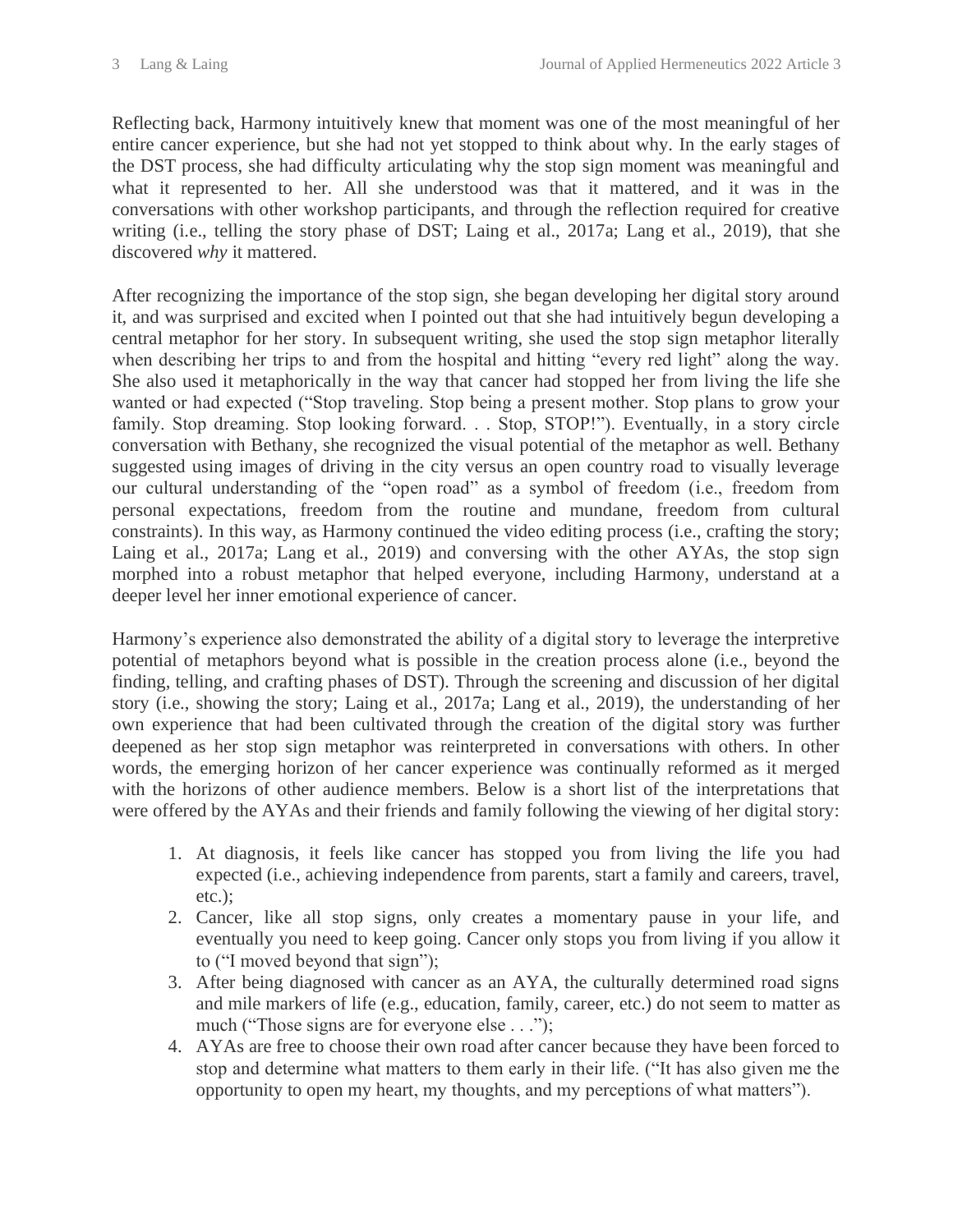Many of the interpretations offered by the AYAs and their friends and family went beyond Harmony's original intentions for her stop sign metaphor, providing a clear demonstration of how the hermeneutical excess available in a digital story can help cultivate understanding in both the storyteller and the audience. Through conversation with others, Harmony's understanding of her own metaphor, and consequently her cancer experience, was deepened.

One particular moment represented the resonance of Harmony's stop sign metaphor with the other AYAs. In the small group screening at the end of the DST weekend workshop, Kelsey responded with widened eyes and an audible gasp when the music in Harmony's story suddenly stopped exactly as she heard the word "cancer" from her doctor. For Kelsey, and the other AYAs in the group, the music stopping at that moment reverberated through their own experience; when hearing the word cancer for the first time it can feel like the whole world stops, just like the music in Harmony's story.<sup>1</sup> In the discussion that followed the screening of Harmony's story, Bethany highlighted the power of that particular story element, and Harmony explained that it was actually an editing "mistake." The group was shocked, and out of this moment emerges another interpretation of Harmony's DST experience.

### **When Coincidence Creates Harmony**

*Bethany: Really loved the way you just stopped the music. Very dramatic. Harmony: Again, a mistake! Bethany: What?! Really?! Harmony: That's what I was hitting Mike about when he was working with Derek... it just stopped, and I don't know if I would've thought . . . to do that.*

Ricœur (1990), in his three volumes of *Time and Narrative*, explored the hermeneutic circle that exists between the human experience of time and narrative. He argued that human experience has a "pre-narrative" coincidental quality that needs to be meaningfully and coherently organized into a narrative by means of developing a plot, which he termed "emplotment" (Ricœur, 1990). As the basic feature of narrative, a plot allows humans to pick out, order, and assign significance to the otherwise random and temporally disconnected events of our lives, turning them into an intelligible whole (Ricœur, 1990). Essentially, Ricœur argued that narrative allows humans to make sense of our confused and unformed experience of time itself. When crafting a narrative, we can place specific experiences together *in time* to re-present causality (i.e., moments selected and included in a digital story are connected to each other because they occur within three minutes of time) and create connections between events that occurred *across time* (i.e., moments selected and included in a digital story could have occurred days, months, or years, apart, but are connected to each other through their emplotment). In Harmony's DST experience, the power of narrative to transform the coincidental, pre-narrative experience of cancer into a meaningful event is on full display and offers a practical example of the theory suggested by Ricœur (1990) in two different, but parallel, ways.

First, in Harmony's digital story itself, the relatively mundane experience of driving in the city and the basic traffic signs and symbols (e.g., stop signs, traffic lights, congested roads) become meaningful when temporally ordered in her story plot. Specifically, the significance of "hitting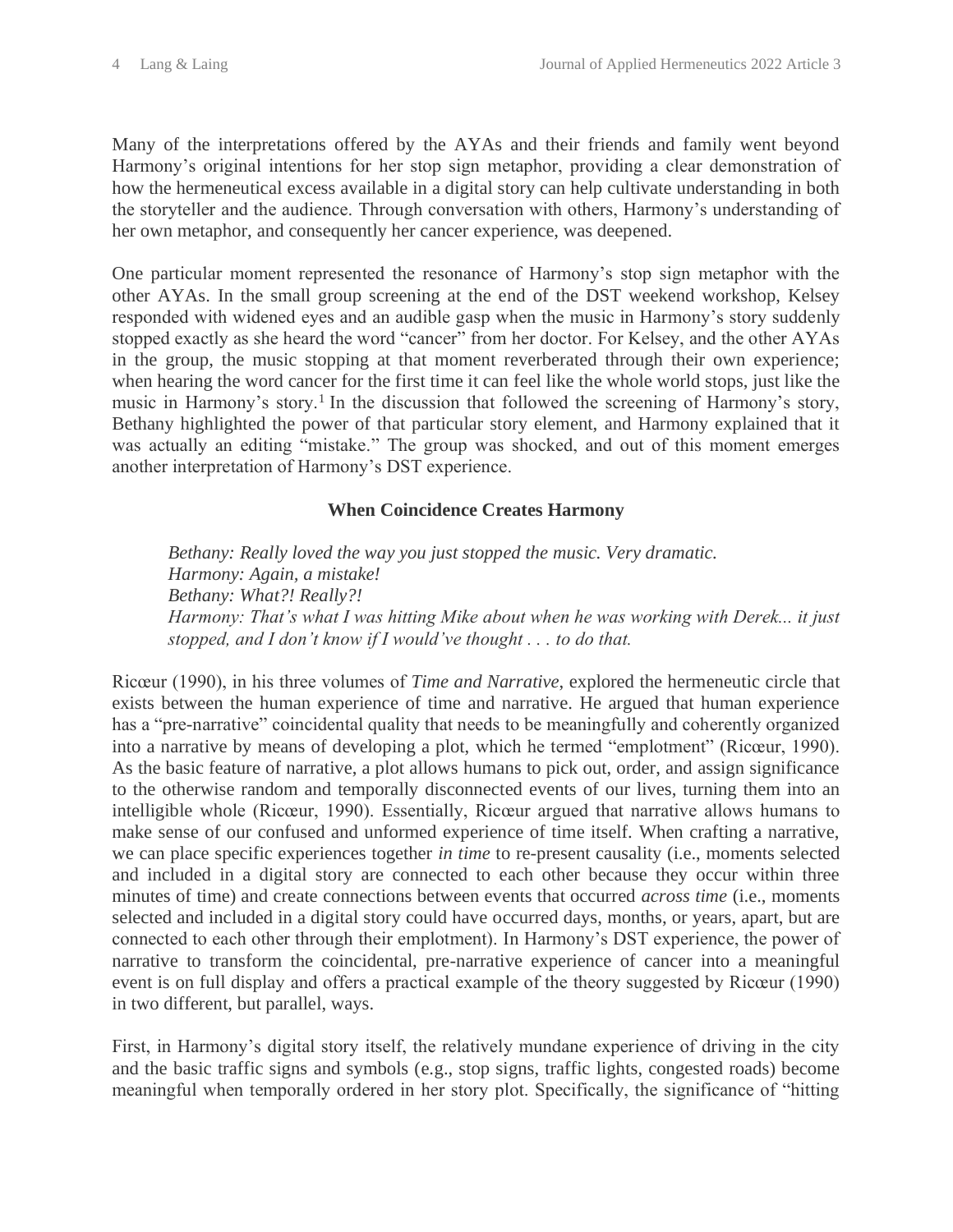every red light" on the drive to the hospital on both the morning of her cancer diagnosis and the morning radioactive iodine treatment becomes significant in their emplotment; their temporal location in the plot (i.e., *in time*) foreshadowed both Harmony's cancer diagnosis and her stop sign encounter in the hospital hallway. Furthermore, connecting both driving experiences with the other events of her cancer experience, which occurred over the space of many months (i.e., *across time*), these mundane or "meaningless" driving moments became meaningful; they became a symbol of cancer stymying Harmony's desires and plans for her life. By providing Harmony the opportunity to construct a plot that assigned significance to these seemingly coincidental events surrounding her cancer diagnosis and treatment in her digital story, all of these events became more meaningful.

A second illustration of how emplotment can help assign meaning to coincidental events occurred in real-time on screen through the events surrounding the creation of Harmony's digital story. During the discussion of her story at the end of the weekend workshop, it was revealed that, in two different places, a "mistake," or coincidence, led to meaningful and compelling story elements. The first was the accidental recording of a truck passing on the highway outside of the workshop space during her voiceover recording. When Harmony and I were completing the final edits to her story she said, "Did you purposely let there be a sound at the end of a transport truck? . . . You hear it! Would we be able to bring it up a little . . . drove past it!" We intentionally boosted the audio level of the truck and the resulting effect contributed a compelling auditory complement to Harmony's closing image of the open road. Bethany immediately noticed this auditory element saying, "love that sound at the end!" and Harmony responded with an enthusiastic "ha!" as I explained its origins.

The second "mistake" of the music stopping when Harmony heard the word cancer from her doctor was also revealed in the group discussion. The visceral response of Harmony during the editing process (i.e., hitting my arm), Kelsey's wide eyes and gasp during the viewing of the story, and Bethany's additional comment and surprise all demonstrated that this coincidence also contributed a meaningful aesthetic element to the story. Crucially, when Harmony recognized how the representation of her cancer experience was enhanced by those two coincidences in the video editing process, she chose to highlight them instead of fixing them. In other words, those coincidences were only meaningful because she actively chose to make them meaningful; she chose to craft meaning out of coincidence to create greater harmony in her story.

These two examples from Harmony's DST creation experience of hitting red lights and embracing video editing mistakes demonstrate how highlighting, or interpreting (i.e., "all interpretation is highlighting," Gadamer, 1960/2004, p. 401), coincidental life events within an artwork can make those events more meaningful. In the first case, providing AYAs the opportunity to narrate, visualize, and compose their cancer experiences into a digital story (i.e., casually connect life events *in* and *across* time), promotes the identification of life lessons that may be embedded in a "pre-narrative" cancer experience. This could be an important outcome for AYAs as learning is antithetical to meaninglessness; nothing is wasted if you learn from it. Secondly, Harmony's experience of incorporating "mistakes" into her story displays how making meaning out of coincidental life experiences can be an internally driven activity, potentially enhanced through DST (i.e., emplotment). Together, these two realizations could be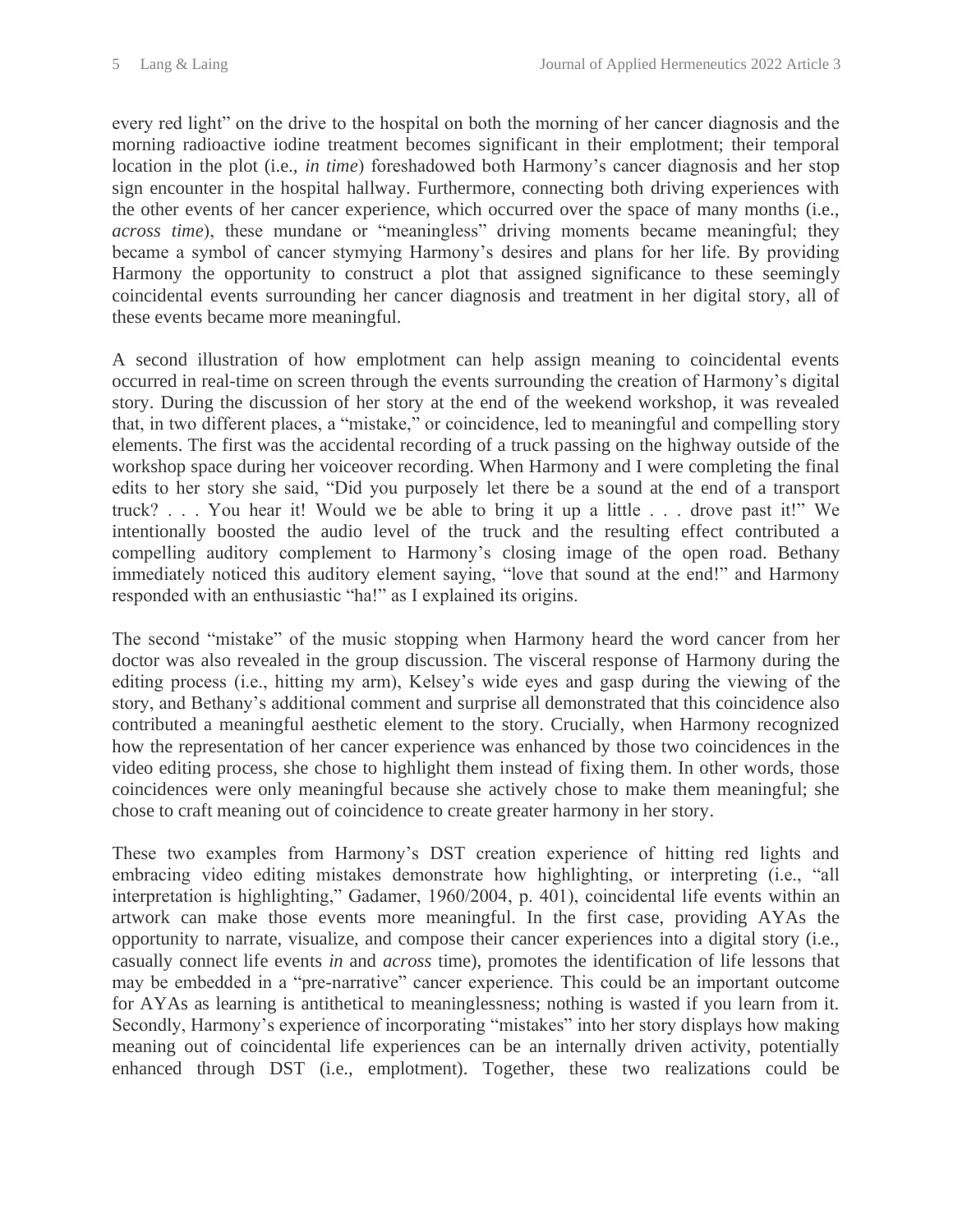transformative for AYAs, and could ultimately help lead to a partial and momentary answer to the "big question" that confronts many of them.

#### **Answering the "Big Question"**

Over the past 12 years I have facilitated film screenings and discussions with thousands of AYA cancer survivors and continue to do so. As part of these screenings, I often share moments from my own cancer story. One moment I share happened three months into my treatments when I was lying face down on the floor of my parent's basement at 4 am, punching the carpet until my knuckles were bloody. That moment, for me, represents the extreme limit of the existential distress that accompanied my cancer experience. I explain to the audience that in that moment, I was struggling with "the big question," and I ask if anyone has an idea of what I am referring to with that phrase? Without fail, in a matter of seconds someone calls out, *"Why me?!"* 

This question is particularly troublesome for AYAs as it is unlikely for people in their 20s and 30s to have had sufficient exposure to the known behavioural or environmental causes of cancer that could explain their diagnosis (e.g., smoking, alcohol, poor diet, obesity, air pollution, sun exposure, carcinogens, etc; National Comprehensive Cancer Network, 2020). For this demographic in particular, cancer is most often a random occurrence of gene mutation that can only be explained by factors completely outside of our awareness or control (American Cancer Society, 2020). Consequently, the "big question" can be a constant, nagging companion, a companion that could be quieted by attaching meaning to the experience of cancer in an AYA's life.

One tool AYAs can use to give their cancer experience meaning, as demonstrated by Harmony's experience, is to connect the coincidental experiences surrounding it together into comprehensible relationships using story (Ricœur, 1990). Through the lens of emplotment, it could be said that Harmony is who she is because of the associations she has created among coincidental life experiences in the stories she has knowingly, or unknowingly, crafted about her life. In other words, the meaning-making process of emplotment is always already occurring, so the more appropriate question to ask may be if, or how, AYAs are participating in the process. If AYAs are passive participants, carried along in the uninterrupted "pre-narrative" experience of time, other influences – be it individuals or cultural forces – may shape and dictate their stories. Being able to stop and take a step back from the pre-narrative experience of cancer could allow them to more actively participate in the meaning-making process of their cancer experience.

Crucially, Harmony's intuitive awareness that she needed to *stop* and reflect on her cancer experience, to *Stop* and story her experience, to *STOP!* and engage in a conversation about cancer, was enough impetus for her to enroll in this research project. She expresses her need to stop when she said in the film:

I think, as you move through your experience it is like, get to the other side, get to the other side, next thing, next thing. At least for me it was, and so this was a time where I actually, like, thought it all the way through and, like, lived back in it . . .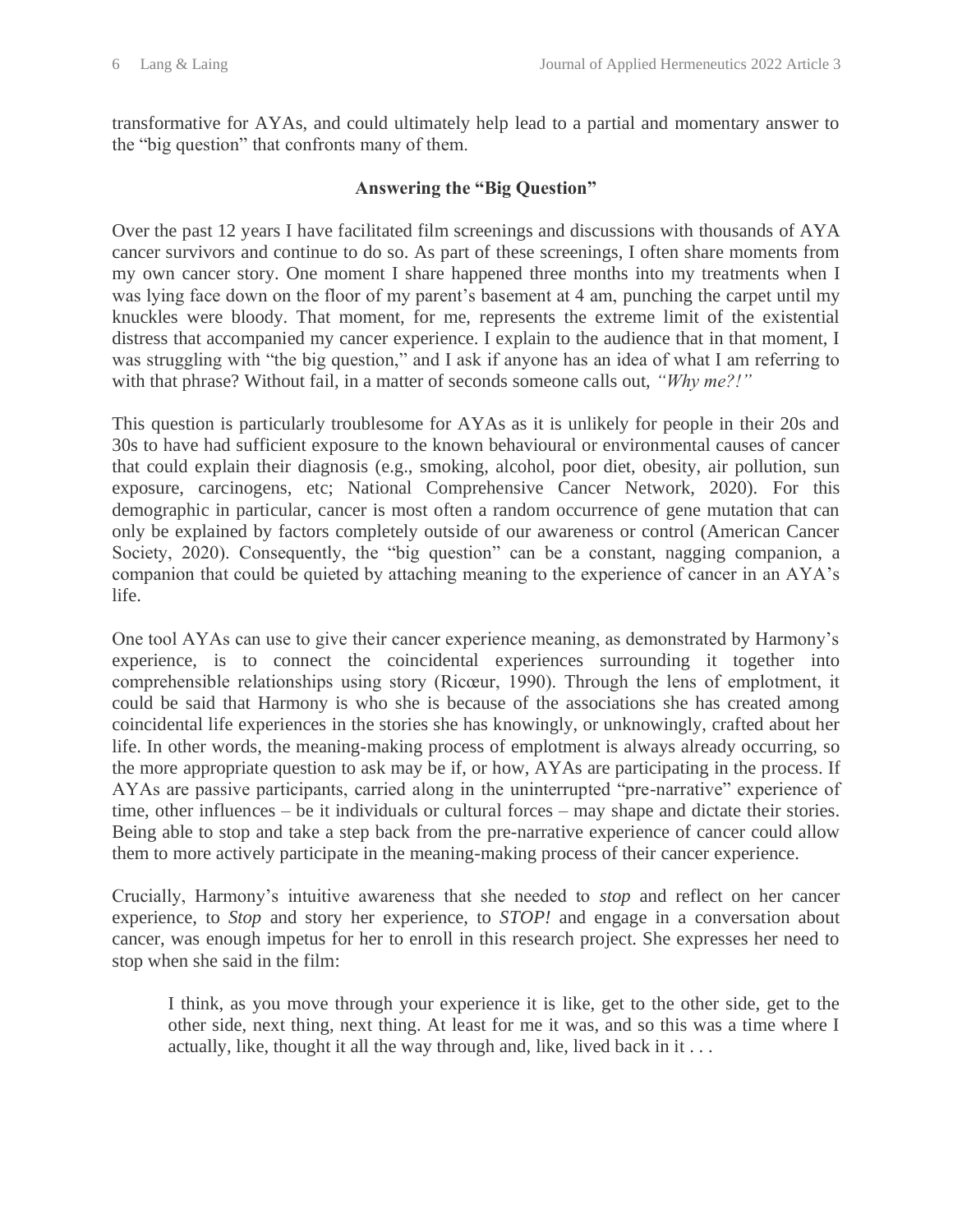Cancer can be a powerful stopping force in an AYA's life. Bookending this stopping moment with a DST workshop could allow them to craft meaning from coincidence and draw out the lessons embedded in their experience so they can rebuild their lives in a way that is meaningful for them. Harmony exemplified this in her final post-workshop interview when she said, "this entire process of digital storytelling is a great way to engage with *yourself*." AYAs may need more opportunities to engage with themselves as they attempt to understand their complex emotional experience of cancer.

### **References**

Canadian Cancer Statistics Advisory Committee. (2019). *Canadian Cancer Statistics 2019.* Canadian Cancer Society.

Davey, N. (2013). *Unfinished worlds: Hermeneutics, aesthetics, and Gadamer.* Edinburgh University.

Gadamer, H.-G. (2004). *Truth and method* (2<sup>nd</sup> ed.; J. Weinsheimer & D. G. Marshall, Trans.). Bloomsbury. (Original work published 1960)

Laing, C.M., Moules, N.J., Estefan, A., & Lang, M.J. (2017a). Stories that heal: Understanding the effcts of creating digital stories with pediatric and adolescent/young adult oncology patients. *Journal of Pediatric Oncology Nursing, 34*(4), 272-282. <https://doi.org/10.1177/1043454216688639>

Lang, M., Laing, C., Moules, N., & Estefan, A. (2019). Words, camera, music, action: A methodology of digital storytelling in a health care setting. *International Journal of Qualitative Methods,* 18, 1-10.<https://doi.org/10.1177/1609406919863241>

Moules, N.J., McCaffrey, G., Field, J.C., & Laing, C.M. (2015). *Conducting hermeneutic research: From philosophy to practice.* Peter Lang*.* 

National Comprehensive Cancer Network. (2020). *Practice guidelines in oncology: Adolescent and Young Adult (AYA) oncology.* [https://www.nccn.org/professionals/physician\\_gls/pdf/aya.pdf](https://www.nccn.org/professionals/physician_gls/pdf/aya.pdf) 

Randle, R.W., Bushman, N.M., Orne, J., Balentine, C.J., Wendt, E., Saucke, M., Pitt, S. C., Macdonald, C.L., Connor, N.P., & Sippel, R. S. (2017). Papillary thyroid cancer: The good and bad of the "good cancer". *Thyroid, 27*(7), 902–907. <https://doi.org/10.1089/thy.2016.0632>

Ricoeur, P. (1976). *Interpretation theory: Discourse and the surpluses of meaning.* TCU.

Ricoeur, P. (1990). *Time and narrative: Volume 1, 2, 3* (McLaughlin & D. Pellauer Trans.). University of Chicago Press. (Original work published 1975)